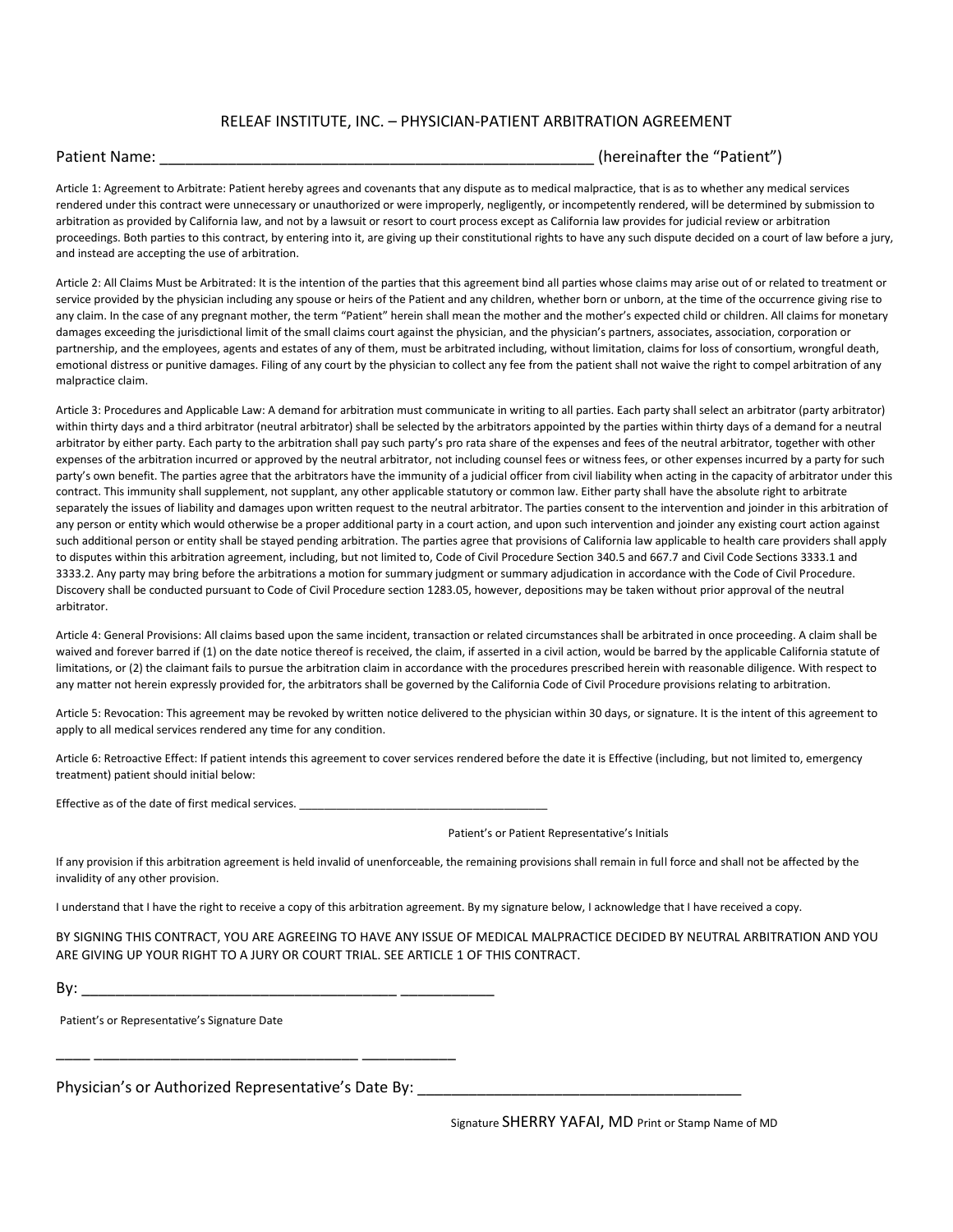

# Sherry Yafai, M.D.

Medical Director at The ReLeaf Institute 1900 Avenue of the Stars, Suite 25 Los Angeles, CA 90067 310-475-2626

A signed copy of this document is to be given to Patient. Original is to be files in Patient's medical records.

| <b>Patient Information</b>                                                                                     |  |
|----------------------------------------------------------------------------------------------------------------|--|
|                                                                                                                |  |
|                                                                                                                |  |
|                                                                                                                |  |
|                                                                                                                |  |
|                                                                                                                |  |
|                                                                                                                |  |
|                                                                                                                |  |
|                                                                                                                |  |
|                                                                                                                |  |
|                                                                                                                |  |
|                                                                                                                |  |
|                                                                                                                |  |
|                                                                                                                |  |
|                                                                                                                |  |
| Are you pregnant? ______ Last Period _______ Breastfeeding? _______________                                    |  |
| Occupation<br><u>____________________</u>                                                                      |  |
| Smoker (tobacco)? ________________ Alcohol use _________________________________                               |  |
|                                                                                                                |  |
| Prior experience with Cannabis/CBD/THC? Letter and the control of the control of the control of the control of |  |
|                                                                                                                |  |

[Sherry@MDreleaf.com](mailto:Sherry@MDreleaf.com) [www.thereleafinstitute.com](http://www.thereleafinstitute.com/) [www.sherryyafaiMD.com](http://www.sherryyafaimd.com/) On Amazon Prime:<https://www.amazon.com/Cannabis-Your-Doctor-Jeremy-Norrie/dp/B07Z458DTJ>